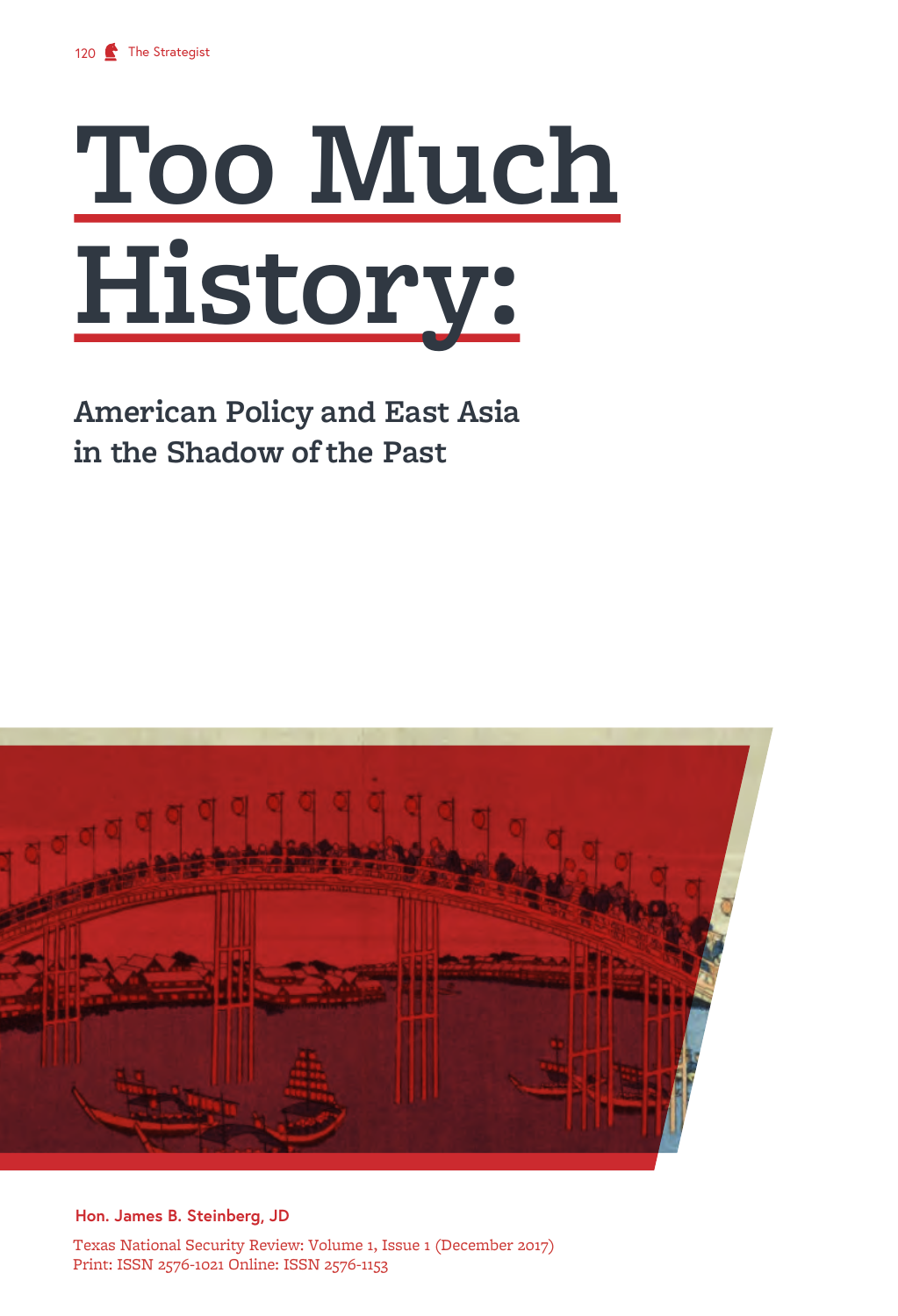## East Asian countries have a tendency to recall their historical grievances with rival nations, thus increasing the risk of eventual conflict. American policy toward East Asia, on the other hand, tends to have too short of a memory.

The great genius but also the Achilles' heel of American diplomacy is an irrepressible "can do" optimism — a conviction that every problem has a solution, that no conflict is too wicked or too intractable to defy resolution. De Tocqueville observed that Americans "have all a lively faith in the perfectibility of man. ... They all consider society as a body in a state of improvement." That view has propelled America to great achievement in forging an era of peace and prosperity for nearly three-quarters of a century after World War II, ending wars and brokering peace among apparently implacable foes, and building institutions to tame economic cycles and interstate rivalries. Much of that optimism stems from our "eyes forward" approach to contemporary challenges, a conviction that the past is not prologue and that past performance is not indicative of future results. This optimism is rooted in our earliest experiences as a nation, a belief that the New World could and should forge a fresh approach to foreign policy, one not snared in the ancient quarrels of the Old World, but springing from an enlightened vision of harmonious relations among free peoples. It was an approach fitting for a nation whose very founding was an attempt to escape from the past. As Thomas Paine noted, "We have it in our power to begin the world over again."<sup>2</sup> The founders were not ignorant of history — they simply were determined not to be shackled by it.

That inclination to put history behind us, to focus on present interests rather than past slights, has been and remains evident in the U.S. approach to East Asia. It was reflected in our willingness to enter into an alliance with Japan only a decade after

it launched a surprise attack on our homeland; it could be seen in the decision to normalize relations with a Communist China which had fought us in Korea, because contemporary security and economic interests were more important than past grievances; and in the decision to reconcile with Vietnam, two decades after a bloody war came to a bitter end for the United States.

But to our friends and interlocutors in East Asia, as T. S. Eliot observed,

Time present and time past Are both perhaps present in time future. And time future contained in time past.3

 Their national narratives as well as their perspectives on self and others are deeply rooted in their historical experience. It is a history that in most cases — from China, Japan, and Korea to Thailand (Siam) and Cambodia (Khmer Empire) is measured in centuries and even millennia. These images are powerful forces both constraining the choices available to policymakers and providing tools that policymakers can use to justify their actions and mobilize their publics.

Scholars have long debated whether history influences policymakers' perceptions and choices,4 including whether and to what extent a historically based "strategic culture" shapes contemporary policy.5 As Robert Jervis has written, "Previous international events provide the statesman with a range of imaginable situations and allow him to detect patterns and causal links that can help him understand his world."6 Some go beyond the impact of history on individual decision-makers to

<sup>1</sup> Alexis de Tocqueville, *Democracy in America* (London: Saunders and Otley, 1835).

<sup>2</sup> Thomas Paine, *Common Sense*, Appendix to the Third Edition (Philadelphia: W. and T. Bradford, 1776).

<sup>3</sup> T.S. Eliot, "Burnt Norton," *Four Quartets* (London: Faber and Faber, 1936).

<sup>4</sup> See, for example, Robert Jervis, "How Decisonmakers Learn From History" in *Perception and Misperception in International Politics,* 2nd ed. (Princeton: Princeton University Press, 2017).

<sup>5</sup> In a seminal piece, Jack Snyder defined strategic culture as "the sum total of ideas, conditioned responses, and patterns of habitual behavior that members of a national strategic community have acquired through instruction or initiation and share with each other with regard to nuclear strategy." Jack L. Snyder, *The Soviet Strategic Culture: Implications for Limited Nuclear Operations* (Santa Monica CA: RAND 1977). The concept has since evolved to embrace approaches to national security more broadly. See Alastair Iain Johnston, "How New and Assertive is China's New Assertiveness?" *International Security* 37, No. 4 (Spring 2013).

<sup>6</sup> Robert Jervis, "How Decisonmakers Learn From History" in *Perception and Misperception in International Politics,* 2nd ed. (Princeton: Princeton University Press, 2017).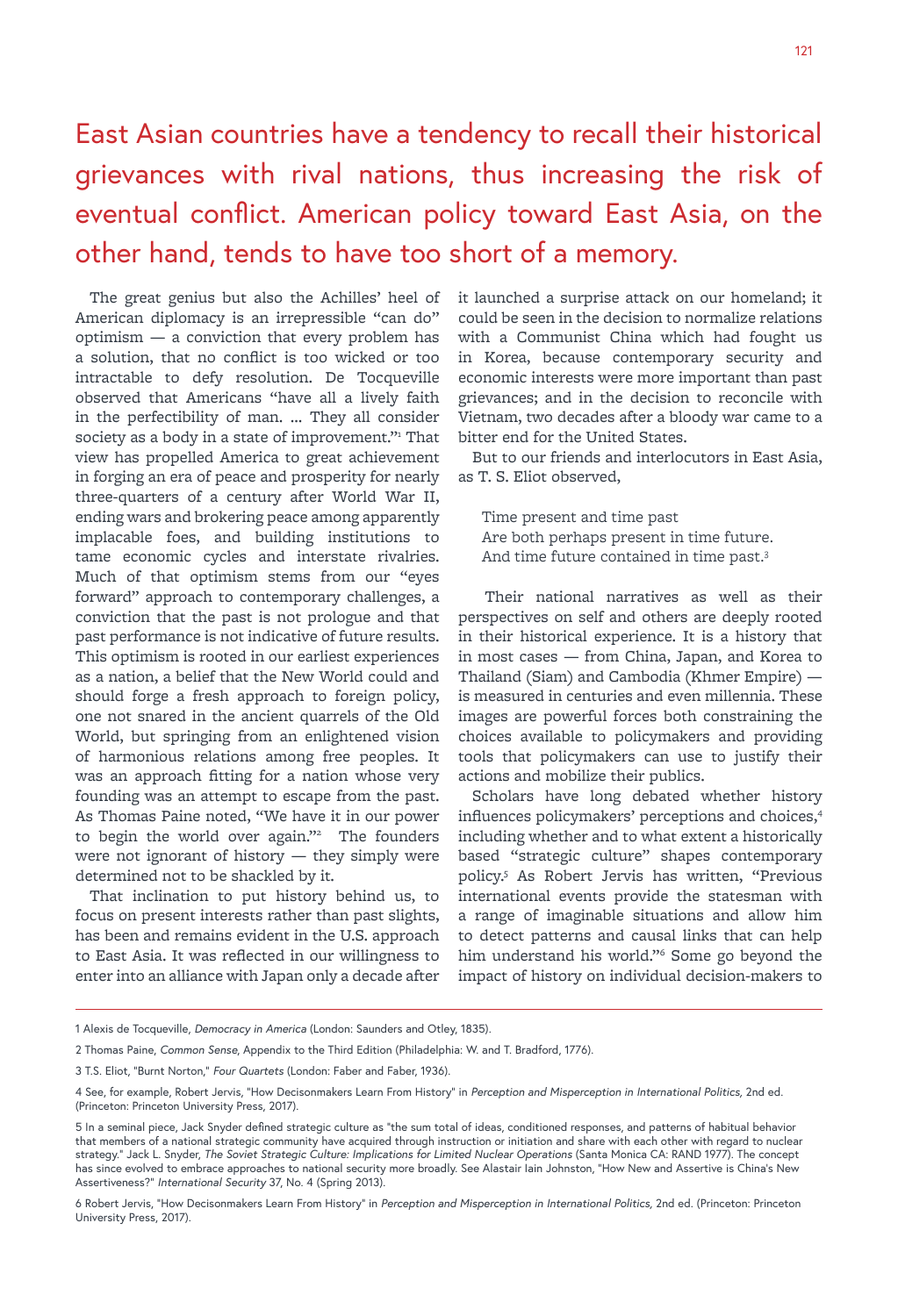suggest that a "historically based strategic culture" can shape national choices.7 Although there are skeptics (A.J.P. Taylor observed "men use the past to prop up their own prejudices"<sup>8</sup>), there seems to be little doubt that images of self and others drawn from the past heavily infuse the contemporary debate about the future of East Asian security.

Nowhere is this more evident than in modern China. President Xi Jinping's first evocation of the "China Dream" came in a speech pithily entitled "To Inherit From the Past and Use It for the Future, and Continuing What Has Passed in Beginning the Future: Continue to Forge Ahead Dauntlessly Towards the Goal of the Great Rejuvenation of the Chinese People."9 Xi's speeches frequently draw on historical images and experiences, contrasting the period of China's greatness with the "Century of Humiliation" from the Opium War to the Nanjing massacre. Lessons are to be learned from both. What made China great — its military and economic strength and its distinctive culture — is to be put at the center of policy, while what made China vulnerable — weakness and the inability to resist foreign pressure — is to be avoided.

At the center of this historic narrative is the danger posed by Japan. The "history issue" is not merely a scholarly debate but also informs China's views of Japanese behavior today. China opposes Prime Minister Shinzo Abe's effort to make Japan a "normal" nation with the usual right to pursue individual and collective self-defense, because "history" shows that an unshackled Japan is inherently a threat to its neighbors and it thus is not entitled to the same rights of sovereignty enjoyed by China and others. China refused to accept the Noda administration's 2012 decision to

"nationalize" the Senkaku Islands as an effort to insulate the islands from provocative actions of the far right, led by former Tokyo Governor Shintaro Ishihara. Instead, China insisted it was proof of a more aggressive policy.<sup>10</sup> Nor are China's leaders willing to let the historic lesson fade from the public mind; just three years ago, Xi led the first "national day of remembrance" for the Nanjing massacre — 77 years after the event.<sup>11</sup> At the speech, President Xi cautioned that "forgetting history is a betrayal."12

By contrast, from China's perspective, its own breathtaking military modernization is not a threat to its neighbors (unlike Japan's comparatively modest defense increases and operations) because "history" shows that when China was powerful in the past it did not threaten others but used its power to establish an era of peace and prosperity. Chinese officials' resurrection of the story of Ming Dynasty Admiral Zheng He over the past decade coincided with their effort to make the case that China's growth would be a "peaceful rise." Chinese officials regularly insist:

During the overall course of six voyages to the Western Ocean, Zheng He did not occupy a single piece of land, establish any fortress or seize any wealth from other countries.<sup>13</sup>

Former President Wen Jiabao cited this example to show that "Hegemonism is at odds with our cultural tradition."14

Of course, for Japan, history offers quite a different story. To Japan, the story of the "divine winds" — the typhoons that thwarted China's attempt to subjugate Japan in 1274 and  $1281 - is$ not simply a tale of Japanese heroic resistance but,

## 8 Jervis, "How Decisionmakers Learn From History," 217.

9 It is noteworthy that Xi's initial articulation of the China Dream was a speech at an exhibition called "The Road to Revival," dedicated to the history of China's victimization from the Opium Wars through World War II by the West. See Camilla T.N. Sorensen, "The Significance of Xi Jinping's 'Chinese Dream' for Chinese Foreign Policy: From 'Tao Guang Yang Hui' to Fen Fa You Wei,'" *Journal of China and International Relations* 3, no. 1 (2015), https://journals.aau.dk/index.php/jcir/article/viewFile/1146/967. See also Benjamin Carlson, "The World According to Xi Jinping," *The Atlantic*, September 21, 2015, https://www.theatlantic.com/international/archive/2015/09/xi-jinping-china-book-chinese-dream/406387/.

10 One writer has suggested that China's anger over the decision was exacerbated by the fact that it came during a period when China typically commemorates the Japanese aggressions of the 1930s and 1940s. See Scott Cheney-Peters, "How Japan's Nationalization Move in the East China Sea Shaped the U.S. Rebalance," *The National Interest*, October 26, 2014, http://nationalinterest.org/feature/how-japans-nationalization-move-theeast-china-sea-shaped-11549.

11 Agence France-Presse, "China Holds First Nanjing Massacre Memorial Day," *The Telegraph*, December 13, 2014, http://www.telegraph.co.uk/ news/worldnews/asia/china/11291820/China-holds-first-Nanjing-Massacre-memorial-day.html.

12 Ben Blanchard, "Set Aside Hate, China's Xi Says on Nanjing Massacre Anniversary," *Reuters*, December 12, 2014, http://www.reuters.com/article/ us-china-japan/set-aside-hate-chinas-xi-says-on-nanjing-massacre-anniversary-idUSKBN0JR03F20141213.

13 See Steinberg and O'Hanlon, *Strategic Reassurance and Resolve,* 39-40. Many commentators have questioned the accuracy of the official Chinese version of Zhang He's voyages. For the exposition of China's peaceful rise, see Zheng Bijian, "China's 'Peaceful Rise' to Great-Power Status," *Foreign Affairs*, September-October 2005, https://www.foreignaffairs.com/articles/asia/2005-09-01/chinas-peaceful-rise-great-power-status.

14 Denny Roy, *Return of the Dragon: Rising China and Regional Security* (New York: Columbia University Press, 2013), 28-29.

<sup>7</sup> For a discussion of strategic culture and its applicability to China's grand strategy, see Alaistair Iain Johnston, *Cultural Realism: Strategic Culture and Grand Strategy in Chinese History* (Princeton: Princeton University Press, 1995). On the impact of strategic culture on U.S.-China relations, see James Steinberg and Michael O'Hanlon, *Strategic Reassurance and Resolve* (Princeton: Princeton University Press, 2014), 38-40.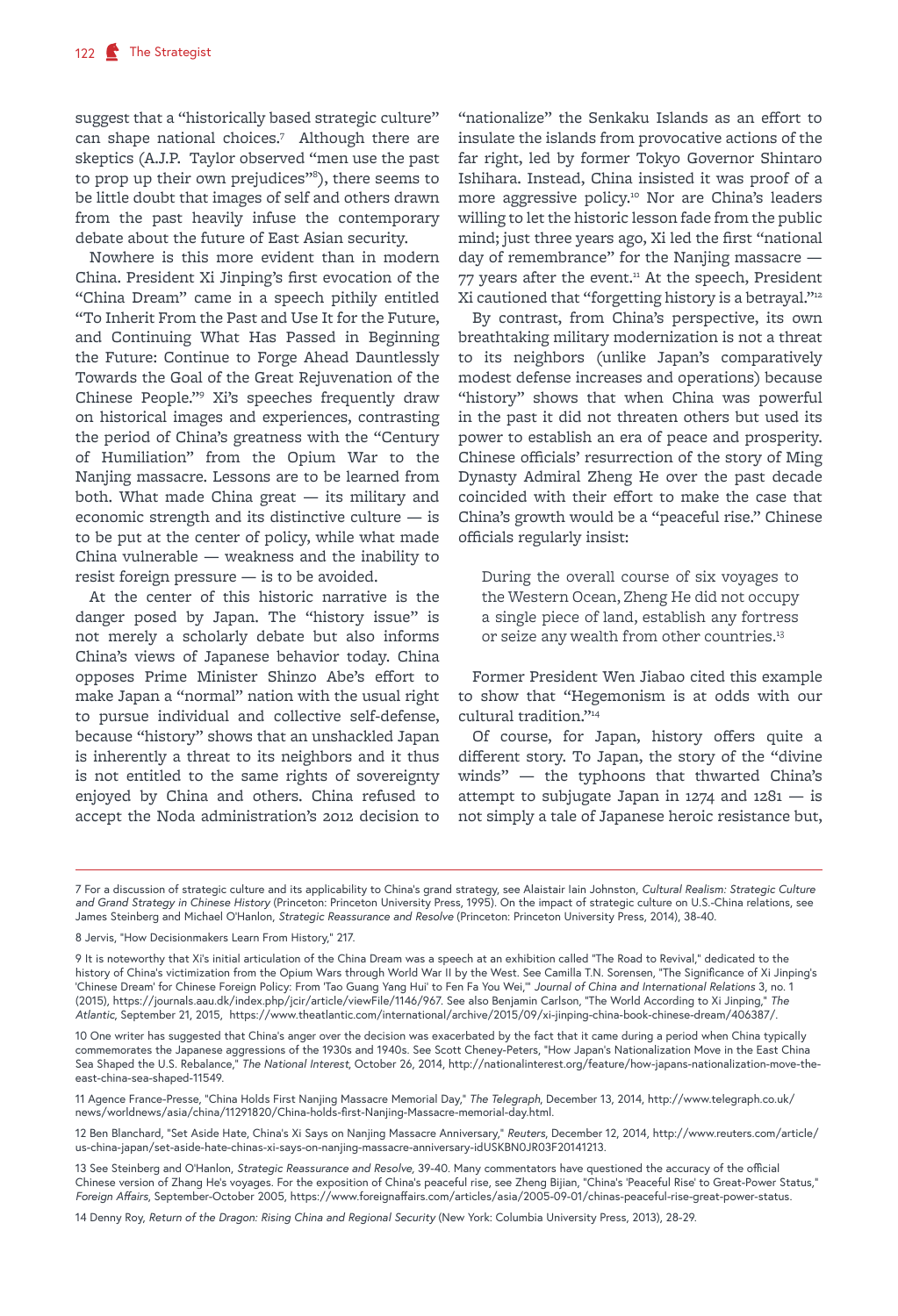perhaps more important, a caution about the risk to Japan of a powerful China.<sup>15</sup>

For the Republic of Korea, too, history powerfully shapes contemporary policies and choices. Despite South Korea's strong shared interest with Japan in addressing common threats, particularly those posed by North Korea's nuclear and missile programs, cooperation is hamstrung by lingering Korean resentment of the Japanese colonial occupation and treatment of Korean "comfort women" during World War II. This grievance is apparent not only in popular sentiment but also in the actions of Korea's leaders. It can be seen in the decision of then-President Park Geun-hye to join China in dedicating a statue to Ahn Jeung Geun, the Korean who killed Japan's imperial governor in 1907, $16$  and her participation in the World War II commemoration parade in Beijing in 2015. Other historical disputes continue to dog cooperation between the two would-be allies: a territorial dispute over the Takeshima/Dokdo Islands<sup>17</sup> and even the name of the body of water between the two countries ("The Sea of Japan is established internationally as the only name" Japan's chief cabinet secretary insisted when lodging a diplomatic protest against a South Korean video promoting the name "East Sea").<sup>18</sup>

Both Koreas in turn are cautious about too great a dependence on China — despite the strong economic pull exerted by Beijing — informed by a history of tensions between the two empires. The seemingly arcane dispute over whether the Goguryeo Empire was Korean or Chinese still inflames passions on both sides of the Yalu.<sup>19</sup>

The contrast between American and East Asia worldviews was evident during the meeting between Xi and President Donald Trump at Mara-Lago in April 2017. In recounting the meeting, President Trump told *The Wall Street Journal*

[Xi] then went into the history of China and Korea. Not North Korea, Korea. And you know, you're talking about thousands of years … and many wars. And Korea actually used to be a part of China. And after listening for 10 minutes I realized that not — it's not so easy.<sup>20</sup>

It could be seen in President Trump's suggestion during the U.S. presidential campaign that it might be a good thing for Japan to acquire nuclear weapons instead of relying on U.S. extended deterrence — a suggestion that sent shock waves through East Asia.<sup>21</sup>

Ironically, the contemporary political identity of each of the key countries of North East Asia was forged through a dramatic leap to "escape history." For China, the strategy of leaders as diverse as Sun Yat-sen and Mao Zedong was not to find solutions for China's problems in its past but, rather, to denigrate the past and to look to other models to achieve security and prosperity. Sun looked to the West, while Mao found inspiration in the Soviet Union during the early years of the People's Republic.<sup>22</sup>

Similarly, Meiji Japan reacted to growing pressure from the West in the mid-19th century not by trying to strengthen the traditional approaches of the shogunate that had successfully resisted foreign invasion in the past but by dramatically embracing modernity and key aspects of Western institutions and strategy, borrowing heavily from Germany, which — under Bismarck — had thrown off its own feudal past to achieve independence, unification, and prosperity. This move to "escape

18 See "South Korea Video Renaming Sea of Japan Fuels Tension," *Japan Times,* Feb. 22, 2017, https://www.japantimes.co.jp/news/2017/02/22/ national/politics-diplomacy/south-korea-video-renaming-sea-japan-fuels-tension/. Tellingly, the video was titled "East Sea: The Name From the Past, of the Present and for the Future," claiming that the body had been named the East Sea for 2,000 years.

19 Taylor Washburn, "How an Ancient Kingdom Explains Today's China-Korea Relations" *The Atlantic*, April 15, 2013, https://www.theatlantic.com/ china/archive/2013/04/how-an-ancient-kingdom-explains-todays-china-korea-relations/274986/.

20 "WSJ Trump Interview Excerpts: China, North Korea, Ex-Im Bank, Obamacare, Bannon, More," *The Wall Street Journal*, April 12, 2017, https:// blogs.wsj.com/washwire/2017/04/12/wsj-trump-interview-excerpts-china-north-korea-ex-im-bank-obamacare-bannon/.

22 Odd Arne Westad, *Restless Empire: China and the World Since 1750* (New York: Basic Books, 2012).

<sup>15</sup> During the Mongol dynasty, Emperor Kublai Khan mounted two attempts to conquer Japan. On both occasions the effort was thwarted by typhoons ("kamikaze" or "divine wind") that severely damaged the Mongol fleet and saved Japan from invasion.

<sup>16</sup> Emily Rauhala, "Why a Korean-Chinese Statue Is Upsetting Japan," *Time*, November 25, 2013, http://world.time.com/2013/11/25/why-a-koreanchinese-statue-is-upsetting-japan/; Steven Denney and Christopher Green, "National Identity and Historical Legacy: Ahn Jung-geun in the Grand Narrative," *SinoNK*, June 2014, http://sinonk.com/2014/06/06/national-identity-and-historical-legacy-ahn-jung-geun-in-the-grand-narrative/

<sup>17</sup> Japan claims that it established sovereignty over the islands in the 17th century. See "Japanese Territory: Takeshima," Ministry of Foreign Affairs, accessed September 2017, *mofa.go.jp*. Korea argues that Japan has long acknowledged Korea's sovereignty; "Not only has the East Sea designation been in continuous use for over 2,000 years, it is also inappropriate to name a sea after a single country." "Dokdo and the East Sea," Korea.net, accessed September 2017, http://www.korea.net/Government/Current-Affairs/National-Affairs?affairId=83.

<sup>21 &</sup>quot;Now wouldn't you rather in a certain sense have Japan have nuclear weapons when North Korea has nuclear weapons" Donald Trump, Town Hall, moderated by Anderson Cooper, *CNN*, March 29, 2016. See also "Transcript: Donald Trump Expounds on his Foreign Policy Views," *The New York Times*, March 26, 2016, https://www.nytimes.com/2016/03/27/us/politics/donald-trump-transcript.html?\_r=0; Austin Ramzy, "Comments by Donald Trump Draw Fears of an Arms Race in Asia," *The New York Times*, March 28, 2016, https://www.nytimes.com/2016/03/29/world/asia/ donald-trump-arms-race.html.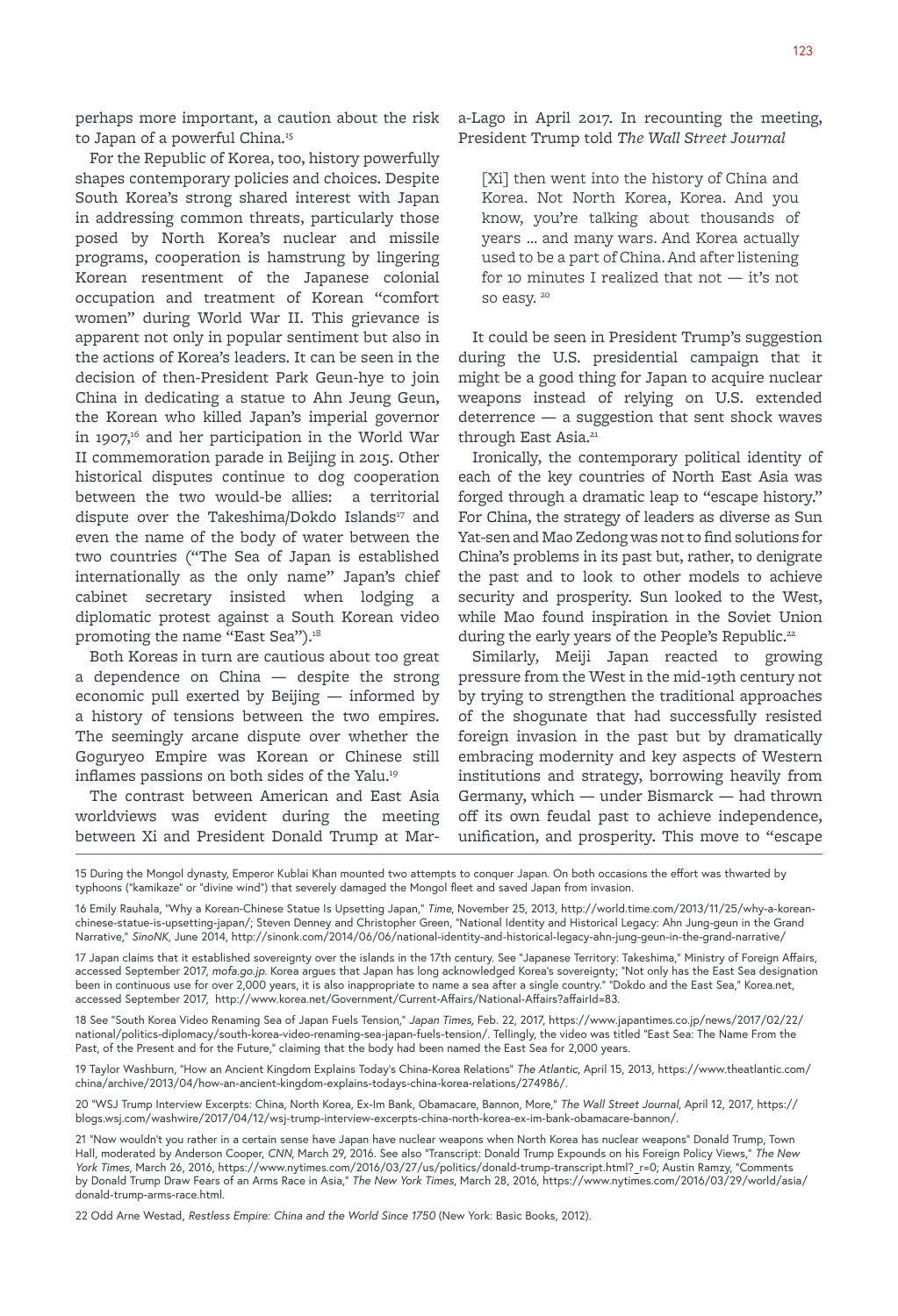the past" was replicated again after World War II; under the tutelage of Gen. Douglas MacArthur, Japan adopted Western institutions and strategies as varied as labor unions and women's suffrage.<sup>23</sup> More recently, South Korea — the 19th-century "Hermit Kingdom" — propelled itself to the front ranks of the global stage by following in Japan's footsteps to embrace democracy and integration in the global economy.

Why does history have such a hold on contemporary relations in East Asia? After all, in other regions and other times, historic enemies have reconciled in the face of compelling contemporary challenges. Think France and Germany in the North Atlantic Treaty Organization after World War II.

Some might argue that the talk of history is mere rhetoric — that international relations theory would predict tensions between Japan and China in terms of the inevitable conflicts between a rising power and an established one. Others might point to domestic politics and the mobilization effect of using historic images to rally support for the governing parties based on patriotism and the need to unite against a foreign threat.<sup>24</sup> For many leaders in the region, bitter historic memories provide a convenient anchor ("useful adversaries" in Tom Christensen's evocative characterization) for nationalist policies.<sup>25</sup> Such policies in history textbooks can indoctrinate future generations into stereotypes of others.<sup>26</sup>

Undoubtedly, all these forces are at work. But there is reason to believe the structural tensions are exacerbated by the historic context.<sup>27</sup> As one scholar has observed:

the rivalry context may play a causal role in determining which arms race, power transition, etc., escalate to war.... That past conflicts condition current ones and future

expectations, that leaders learn realpolitik lessons, and that peoples learn to hate each other all mean that theories of enduring rivalries are historical theories.<sup>28</sup>

Indeed, there is evidence to suggest the propensity for the diversionary use of force is more likely in the context of historic rivalries. "[L]eaders can capitalize on a hostile interstate environment where the relevant target public may be persuaded to consider alleged threats plausible" $^{229}$  - and the historic experience appears to establish the plausibility of the threat.

Of course, the past is not necessarily prologue. At times, countries in the region have been able to overcome historic suspicions. Consider for example the decades of Sino-Japanese reconciliation that followed normalization in the 1970s, which featured little of the rhetoric of historic grievance. Similarly, Japan's relations with Southeast Asia have improved dramatically despite the legacy of the East Asia Prosperity Sphere and the occupations of World War II. But during periods of change and uncertainty about the present and future intentions of key countries in the region, past behavior offers a convenient answer for political leaders and for publics to answer the inherent ambiguity of future actions. Thus, while one can argue about whether the perpetuation of historic grievances is cause or effect, their persistence contributes to the precarious situation in East Asia. And in the absence of concerted efforts by regional leaders to counteract this dynamic, the risk only grows of a vicious cycle leading to conflict.

Fortunately, there have been a few hopeful signs. Japanese Prime Minister Abe's statements in connection with the 70th anniversary of World War II, along with the decision (at least up to now) not to repeat the 2013 visit to the Yasakuni shrine, have

23 Fukuzawa Yukichi, one of the most prominent essayists of the Meiji era, summed it up simply: "In Japan's present condition, there is nothing in which we may take pride vis-à-vis the West. All that Japan has to be proud of is its scenery." (quoted in James L. McLain, *Japan: A Modern History*  (New York: W.W. Norton and Co. 2002)). On the influence of the Prussia experience on Meiji state building, see McLain, *Japan: A Modern History*, pp 191-197. For an account of the "McArthur constitution" which re-established Japan's political institutions along U.S. and Western parliamentary lines, see McLain, *Japan: A Modern History*, pp 537-550.

24 There is extensive literature on the "diversionary" effect in international relations.

25 Thomas J. Christensen, *Useful Adversaries: Grand Strategy, Domestic Mobilization and Sino-American Conflict, 1947-1958 (*Princeton: Princeton University Press, 1997).

26 The Shorenstein Asia-Pacific Research Center conducted an intensive three-year project examining the role of history textbooks in the formation of historical memory about World War II in East Asia. The results were published in 2011. See Gi-wook Shin and Daniel C. Schneider, eds., *History Textbooks and the Wars in Asia: Divided Memories* (New York: Routledge, 2011). Interestingly, the study found that Japanese textbooks "do not highlight patriotism, revisionism or nationalism," in contrast to the more "passionate" accounts in Korea and China, where nation building and national-identity formation are more central. See Yves Russel's review of the book in *China Perspectives* 2 (2014), 79-81, http://chinaperspectives. revues.org/6494.

27 Gary Goertz and Paul F. Diehl, "Enduring Rivalries: Theoretical Constructs and Empirical Patterns," *International Studies Quarterly* 37, no. 2 (June 1993): 14; Sara McLaughlin and Brandon Prins, "Rivalry and Diversionary Use of Force," *The Journal of Conflict Resolution* 48, no. 6 (December 2004): 937-61.

28 Gary Goertz, *Contexts of International Politics* (Cambridge: Cambridge University Press, 1994), 213.

29 Andrew J. Enterline and Kristian S. Gleditsch, "Threats, Opportunity, and Force: Repression and Diversion of Domestic Pressure, 1948-1982," *International Interactions* 26, no. 1. 28 (2000).